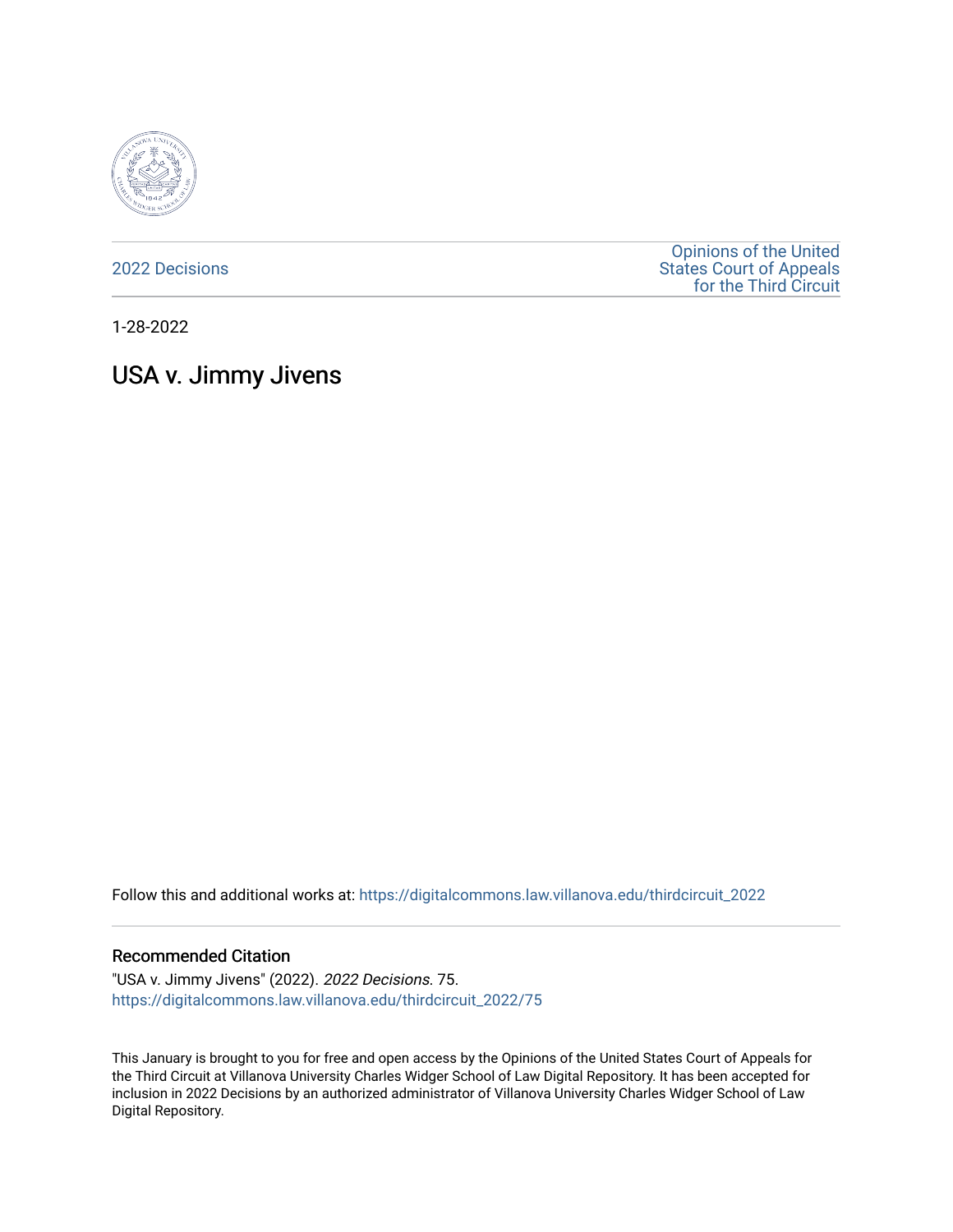## **NOT PRECEDENTIAL**

### UNITED STATES COURT OF APPEALS FOR THE THIRD CIRCUIT

**\_\_\_\_\_\_\_\_\_\_\_\_\_\_\_\_**

No. 21-1181 **\_\_\_\_\_\_\_\_\_\_\_\_\_\_\_\_**

## UNITED STATES OF AMERICA

v.

JIMMY JIVENS,

**\_\_\_\_\_\_\_\_\_\_\_\_\_\_\_\_**

Appellant

Appeal from the United States District Court for the Middle District of Pennsylvania (D.C. Civil Action No. 1-17-cr-00350-001) District Judge: Honorable Christopher C. Conner

**\_\_\_\_\_\_\_\_\_\_\_\_\_\_\_\_**

Submitted Under Third Circuit L.A.R. 34.1(a) January 11, 2022

Before: AMBRO, BIBAS, and ROTH, Circuit Judges

(Opinion filed: January 28, 2022) **\_\_\_\_\_\_\_\_\_\_**

# **OPINION**\* **\_\_\_\_\_\_\_\_\_\_**

AMBRO, Circuit Judge

Federal inmate Jimmy Jivens is serving a 168-month sentence for drug and firearm

<sup>\*</sup> This disposition is not an opinion of the full Court and pursuant to I.O.P. 5.7 does not constitute binding precedent.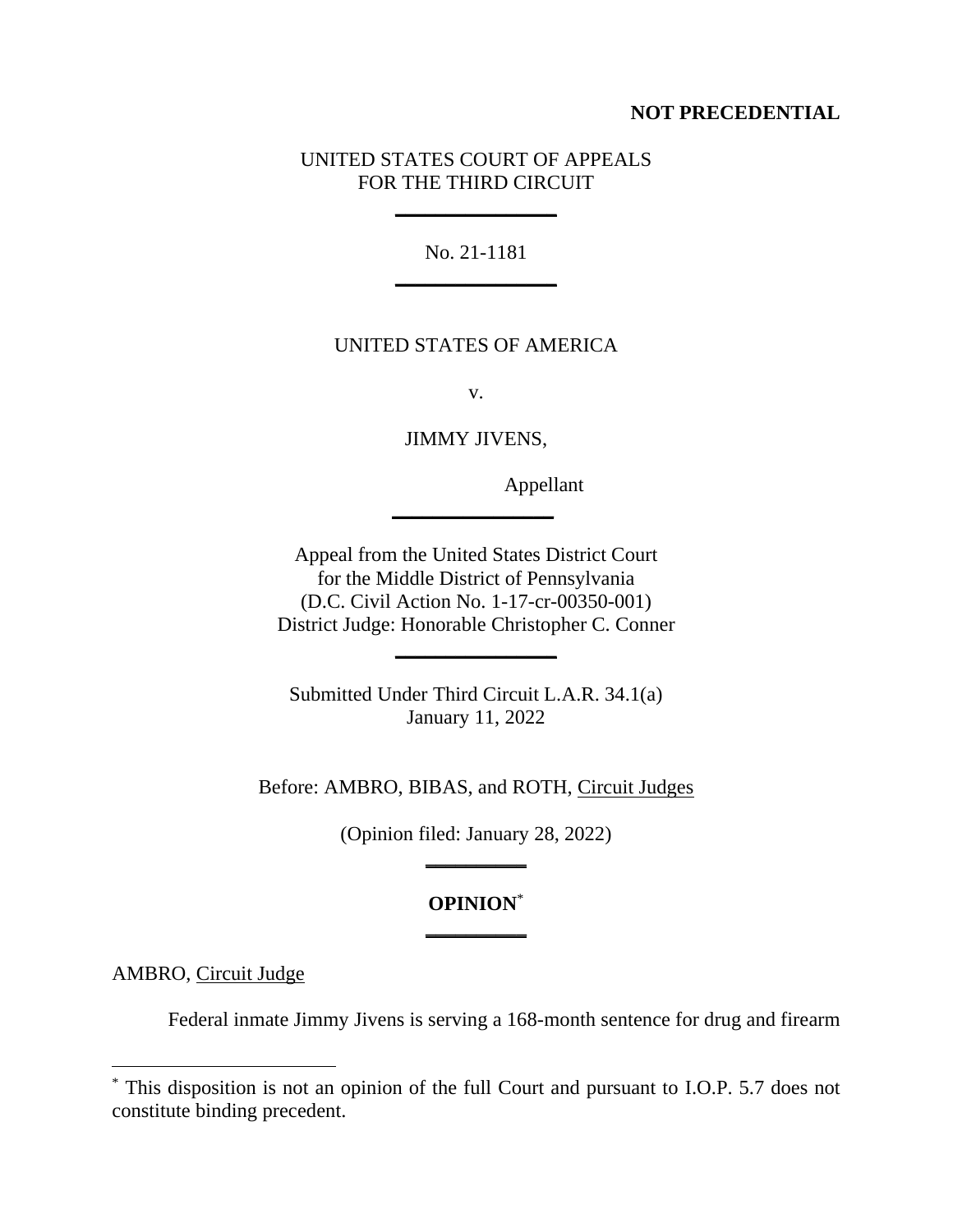offenses. He is 46 years old and suffers from many medical conditions, including endstage renal disease. Fearing the serious health risks posed by the COVID-19 pandemic, Jivens sought compassionate release. The District Court denied his motion and he appeals. For the following reasons, we affirm.<sup>1</sup>

I.

Jivens was on parole when police and parole agents searched his home and found crack cocaine, a rifle, a revolver, two gun magazines, ammunition, and materials for packaging drugs. He pled guilty to possession with intent to distribute cocaine in violation of 21 U.S.C.  $\S$  841(a)(1) and possession of firearms in furtherance of drug trafficking in violation of 18 U.S.C. § 924(c). Though his career-offender status warranted a Sentencing Guidelines range of 262 to 327 months, the District Court varied much below that range and sentenced Jivens to 168 months' imprisonment. He is projected to be released in 2029.

With COVID-19 raging through the nation's jails and prisons, Jivens moved to have his sentence reduced under the compassionate-release statute, 18 U.S.C. §  $3582(c)(1)(A)$ . The District Court acknowledged that Jivens' medical risks would justify relief. It noted the "end-stage renal disease increases his risk of severe illness were he to contract the COVID-19 virus," and that his facility—Devens Federal Medical Center was then suffering a COVID-19 outbreak. App. 6. It nonetheless denied Jivens' motion,

<sup>&</sup>lt;sup>1</sup> The District Court had jurisdiction under 18 U.S.C.  $\S$  3231. We have jurisdiction under 28 U.S.C. § 1291. Although Jivens filed his notice of appeal outside the 14-day window provided by Federal Rule of Appellate Procedure 4(b)(1)(A), the Government waived its timeliness objection, and we thus consider Jivens' appeal on the merits. *See United States v. Muhammud*, 701 F.3d 109, 111 (3d Cir. 2012).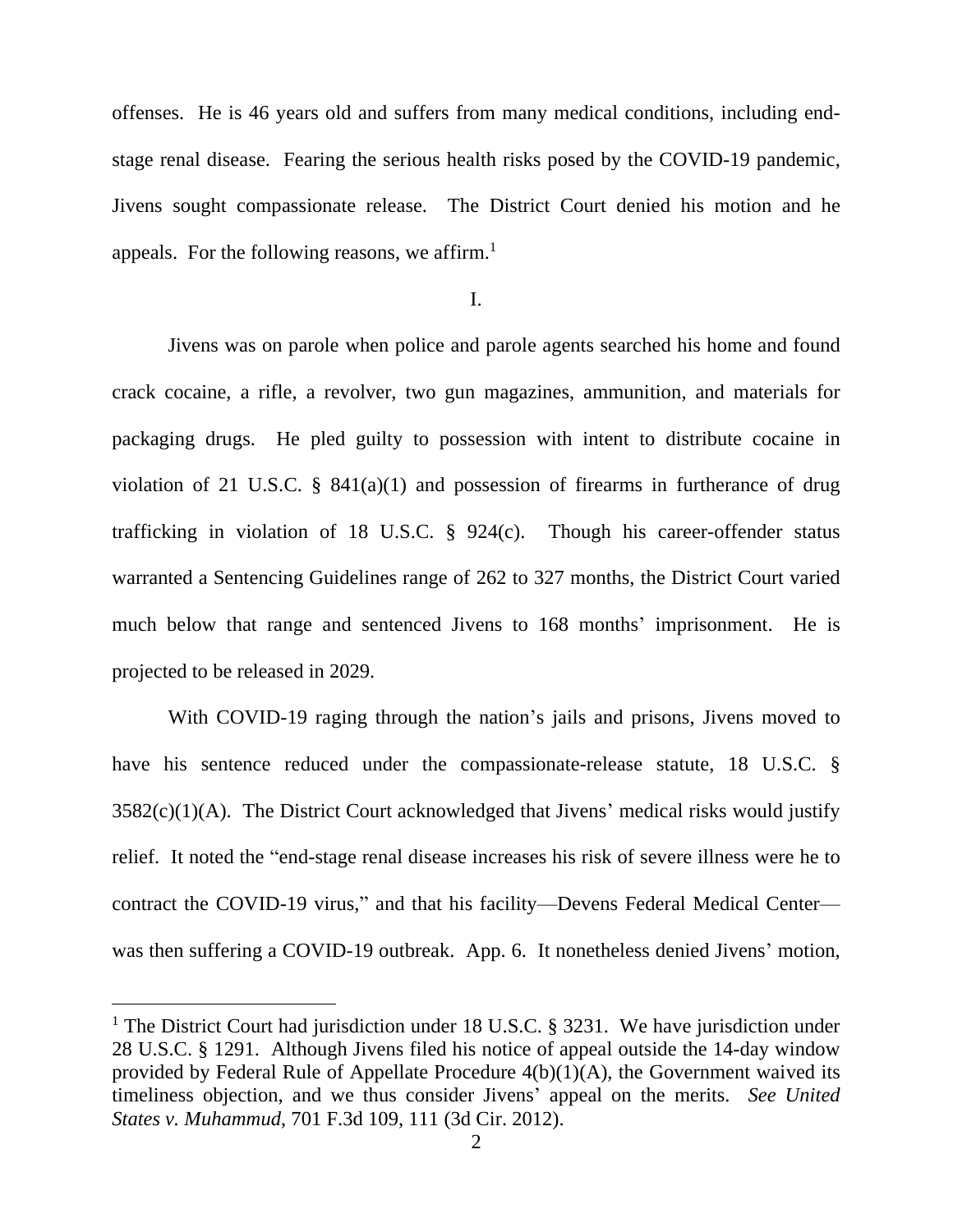concluding that the 18 U.S.C. § 3553(a) sentencing factors weighed against a sentence reduction.

#### II.

A district court may reduce a federal inmate's sentence if "extraordinary and compelling reasons warrant such a reduction." 18 U.S.C.  $\S$  3582(c)(1)(A)(i). But before doing so, the court must decide whether a sentence reduction would be appropriate under the relevant § 3553(a) factors. *Id.* § 3582(c)(1)(A); *United States v. Pawlowski*, 967 F.3d 327, 329–30 (3d Cir. 2020). They include the nature and circumstances of the offense; the history and characteristics of the defendant; and the need for the sentence to reflect the seriousness of the offense, promote respect for the law, provide just punishment, and protect the public from future crimes by the defendant. *See* 18 U.S.C. § 3553(a)(1)–(7).

A district court's balancing of these factors we review for abuse of discretion. *Pawlowski*, 967 F.3d at 330. This means "we will not disturb [its] decision 'unless there is a definite and firm conviction that [it] committed a clear error of judgment in the conclusion it reached upon a weighing of the relevant factors.'" *Id.* (quoting *Oddi v. Ford Motor Co.*, 234 F.3d 136, 146 (3d Cir. 2000)).

The District Court here considered Jivens' medical risks as well as his efforts to rehabilitate himself while incarcerated. But it held these mitigating factors outweighed by the nature and circumstances of his drug and gun convictions, his risk of recidivism, his long criminal history, and that he had served less than a third of a greatly reduced 168-month sentence (94 months below the bottom of the Guidelines range). We see no clear error in that judgment. As the Court noted, Jivens has several serious drug-related